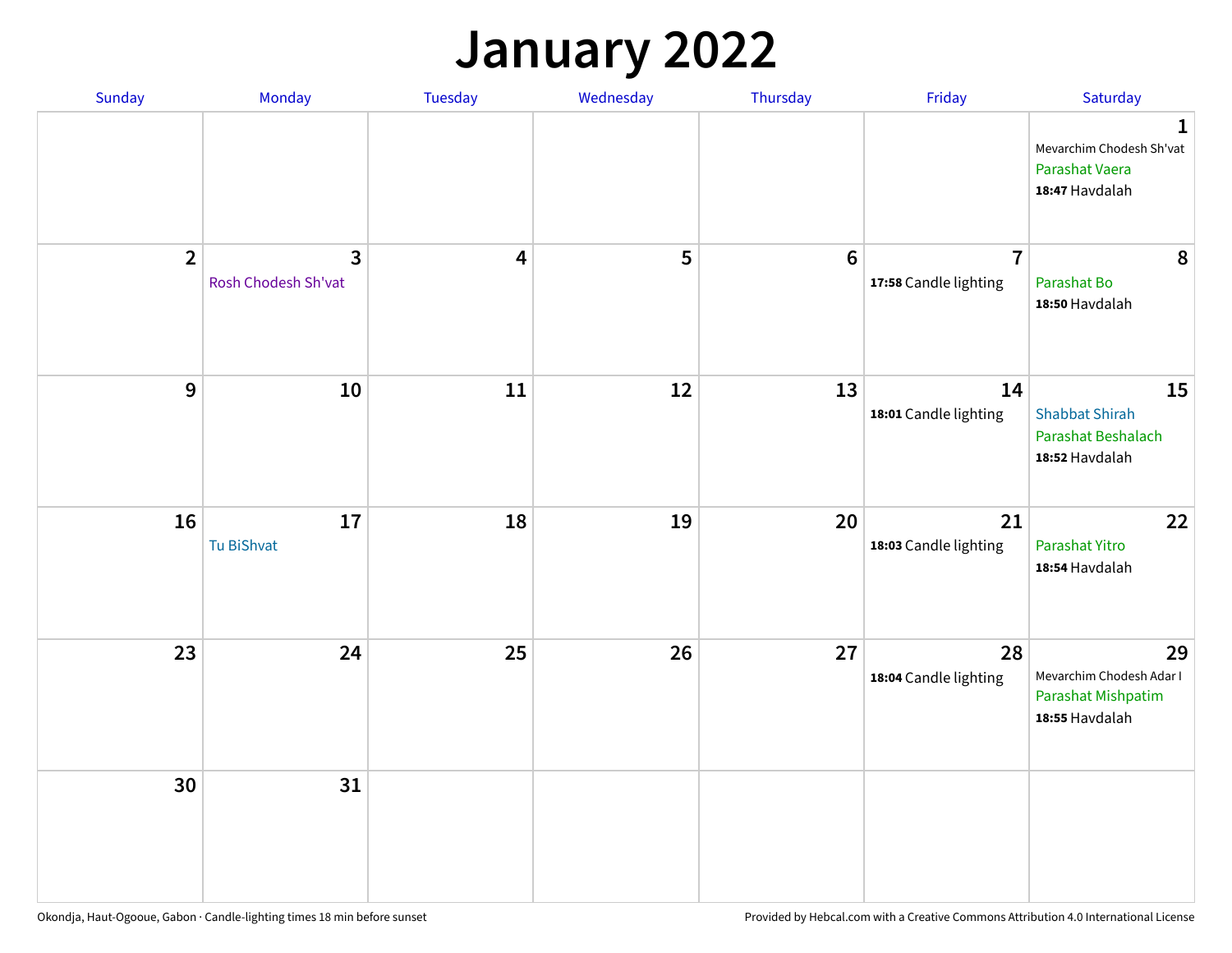# **February 2022**

| Sunday | Monday         | <b>Tuesday</b>                      | Wednesday                                      | Thursday | Friday                                           | Saturday                                                                                          |
|--------|----------------|-------------------------------------|------------------------------------------------|----------|--------------------------------------------------|---------------------------------------------------------------------------------------------------|
|        |                | $\mathbf{1}$<br>Rosh Chodesh Adar I | $\overline{\mathbf{2}}$<br>Rosh Chodesh Adar I | 3        | $\overline{\mathbf{4}}$<br>18:05 Candle lighting | 5<br>Parashat Terumah<br>18:55 Havdalah                                                           |
| $6\,$  | $\overline{7}$ | 8                                   | 9                                              | 10       | ${\bf 11}$<br>18:05 Candle lighting              | 12<br>Parashat Tetzaveh<br>18:55 Havdalah                                                         |
| 13     | 14             | 15<br><b>Purim Katan</b>            | 16                                             | 17       | 18<br>18:05 Candle lighting                      | 19<br>Parashat Ki Tisa<br>18:54 Havdalah                                                          |
| 20     | 21             | 22                                  | 23                                             | 24       | 25<br>18:04 Candle lighting                      | 26<br><b>Shabbat Shekalim</b><br>Mevarchim Chodesh Adar II<br>Parashat Vayakhel<br>18:53 Havdalah |
| 27     | 28             |                                     |                                                |          |                                                  |                                                                                                   |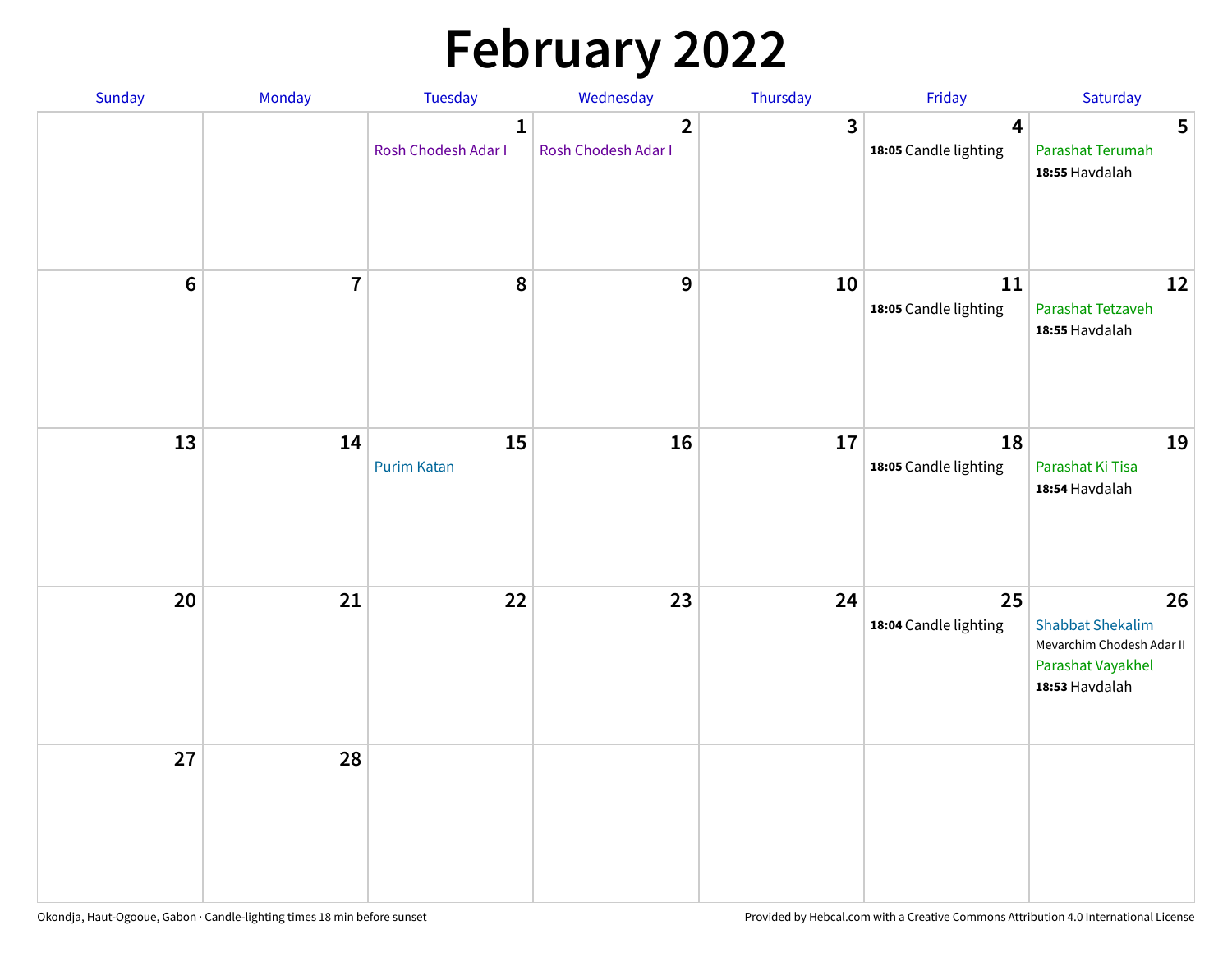## **March 2022**

| Sunday           | Monday                  | <b>Tuesday</b> | Wednesday                                                                                | Thursday                  | Friday                                                                   | Saturday                                                                                   |
|------------------|-------------------------|----------------|------------------------------------------------------------------------------------------|---------------------------|--------------------------------------------------------------------------|--------------------------------------------------------------------------------------------|
|                  |                         | $\mathbf{1}$   | $\overline{2}$                                                                           | 3<br>Rosh Chodesh Adar II | $\overline{\mathbf{4}}$<br>Rosh Chodesh Adar II<br>18:02 Candle lighting | 5<br>Parashat Pekudei<br>18:51 Havdalah                                                    |
| $\boldsymbol{6}$ | $\overline{\mathbf{r}}$ | 8              | 9                                                                                        | 10                        | 11<br>18:00 Candle lighting                                              | 12<br><b>Shabbat Zachor</b><br>Parashat Vayikra<br>18:49 Havdalah                          |
| 13               | 14                      | 15             | 16<br>05:09 Fast begins<br><b>Ta'anit Esther</b><br>18:42 Fast ends<br><b>Erev Purim</b> | 17<br>Purim               | 18<br><b>Shushan Purim</b><br>17:58 Candle lighting                      | 19<br>Parashat Tzav<br>18:47 Havdalah                                                      |
| 20               | 21                      | 22             | 23                                                                                       | 24                        | 25<br>17:56 Candle lighting                                              | 26<br><b>Shabbat Parah</b><br>Mevarchim Chodesh Nisan<br>Parashat Shmini<br>18:45 Havdalah |
| 27               | 28                      | 29             | 30                                                                                       | 31                        |                                                                          |                                                                                            |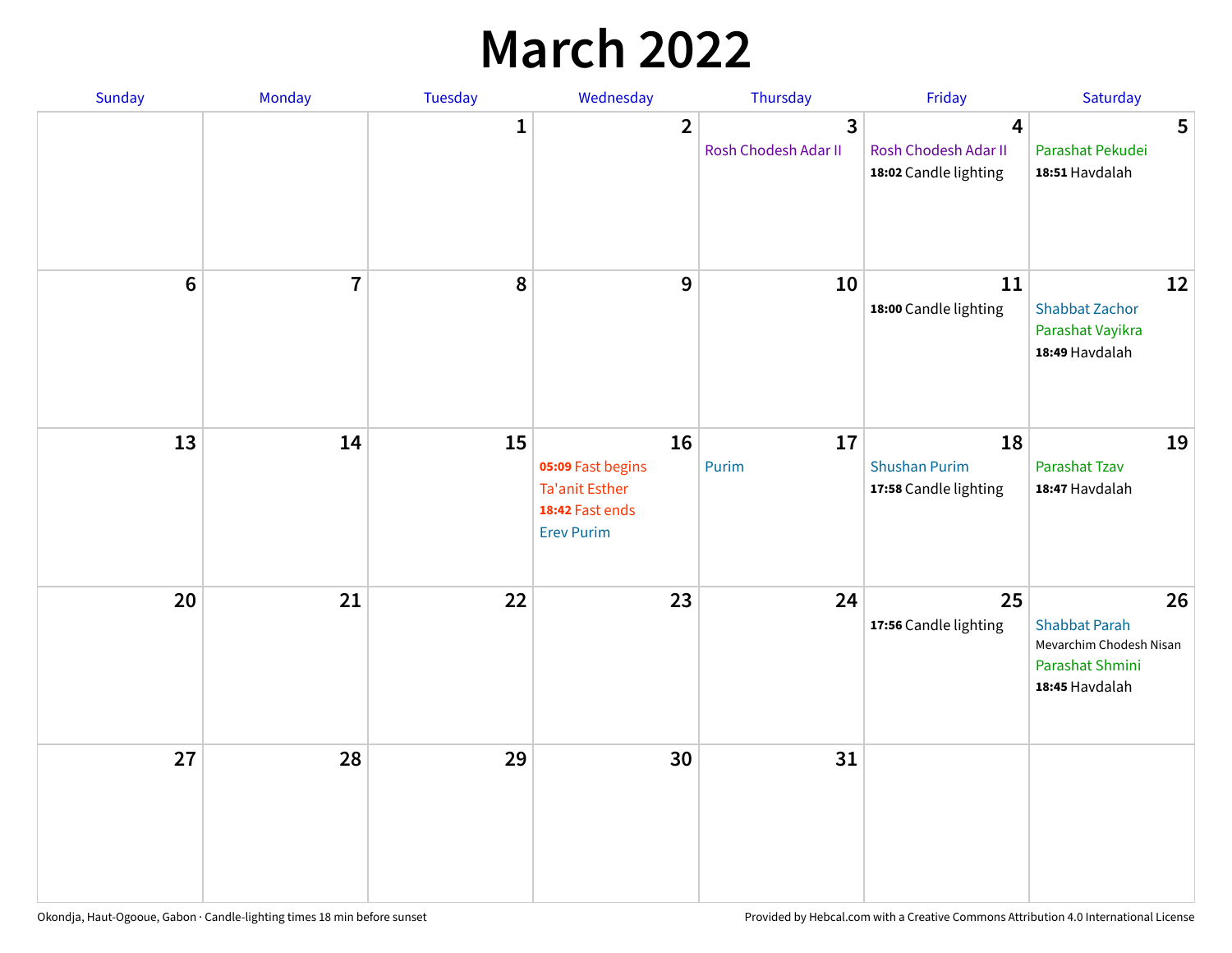## **April 2022**

| <b>Sunday</b>                            | Monday                  | <b>Tuesday</b>         | Wednesday             | Thursday                                        | Friday                                                                                            | Saturday                                                                                                                     |
|------------------------------------------|-------------------------|------------------------|-----------------------|-------------------------------------------------|---------------------------------------------------------------------------------------------------|------------------------------------------------------------------------------------------------------------------------------|
|                                          |                         |                        |                       |                                                 | $\mathbf{1}$<br>17:54 Candle lighting                                                             | $\overline{\mathbf{2}}$<br><b>Shabbat HaChodesh</b><br><b>Rosh Chodesh Nisan</b><br><b>Parashat Tazria</b><br>18:43 Havdalah |
| 3                                        | $\overline{\mathbf{4}}$ | 5                      | $6\phantom{1}6$       | $\overline{7}$                                  | 8<br>17:52 Candle lighting                                                                        | 9<br><b>Shabbat HaGadol</b><br>Parashat Metzora<br>18:41 Havdalah                                                            |
| 10                                       | 11<br>Yom HaAliyah      | 12                     | 13                    | 14                                              | 15<br>05:01 Fast begins<br><b>Ta'anit Bechorot</b><br><b>Erev Pesach</b><br>17:50 Candle lighting | 16<br>Pesach I<br>18:39 Candle lighting                                                                                      |
| 17<br><b>Pesach II</b><br>18:39 Havdalah | 18<br>Pesach III (CH"M) | 19<br>Pesach IV (CH"M) | 20<br>Pesach V (CH"M) | 21<br>Pesach VI (CH"M)<br>17:48 Candle lighting | 22<br><b>Pesach VII</b><br>17:48 Candle lighting                                                  | 23<br><b>Pesach VIII</b><br>18:38 Havdalah                                                                                   |
| 24                                       | 25                      | 26                     | 27                    | 28<br>Yom HaShoah                               | 29<br>17:47 Candle lighting                                                                       | 30<br>Mevarchim Chodesh Iyyar<br>Parashat Achrei Mot<br>18:37 Havdalah                                                       |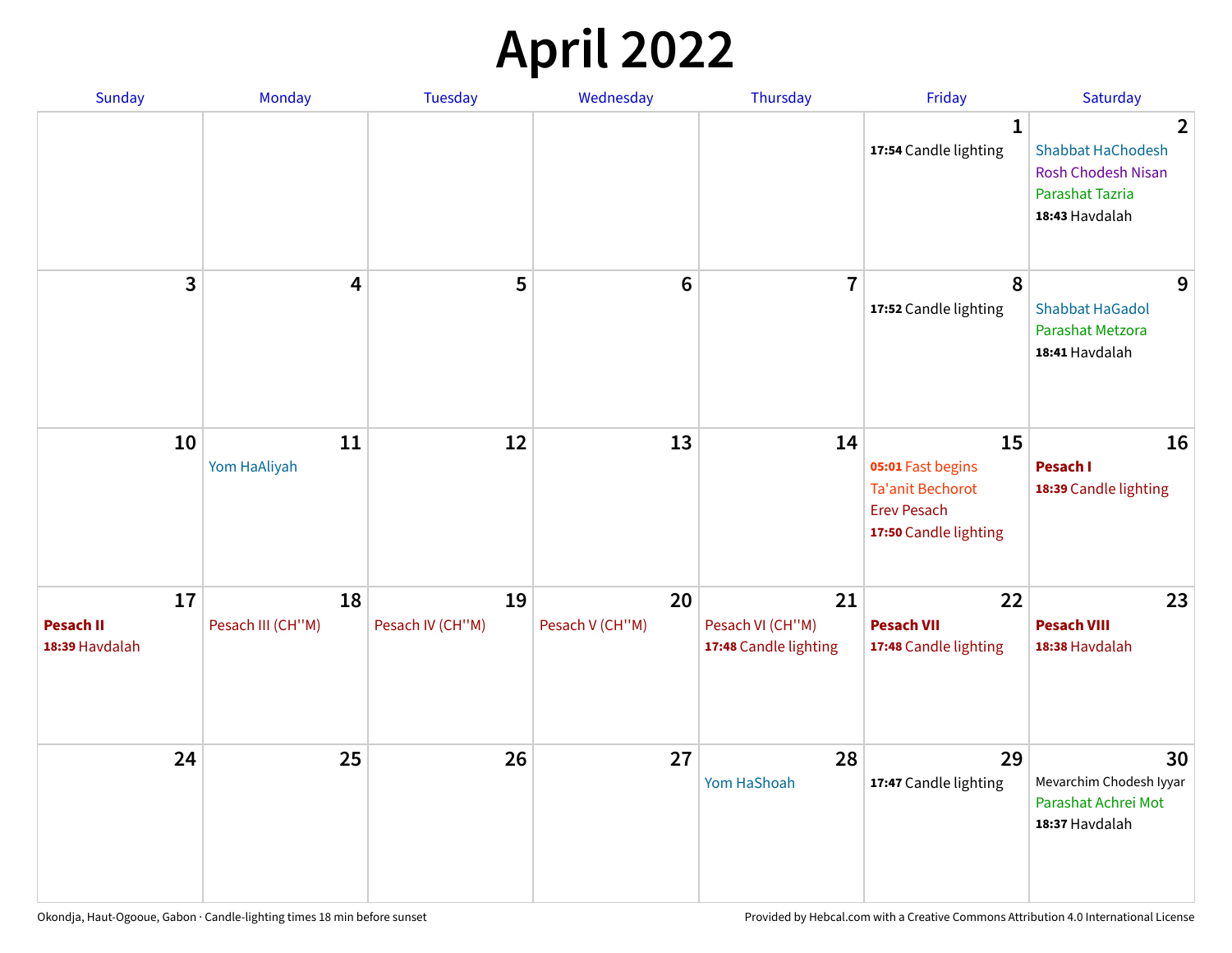## **May 2022**

| Sunday                  | Monday                               | Tuesday                         | Wednesday          | Thursday            | Friday                                  | Saturday                                                               |
|-------------------------|--------------------------------------|---------------------------------|--------------------|---------------------|-----------------------------------------|------------------------------------------------------------------------|
| 1<br>Rosh Chodesh Iyyar | $\overline{2}$<br>Rosh Chodesh Iyyar | 3                               | 4<br>Yom HaZikaron | 5<br>Yom HaAtzma'ut | $6\phantom{1}$<br>17:46 Candle lighting | $\overline{7}$<br>Parashat Kedoshim<br>18:37 Havdalah                  |
| $\pmb{8}$               | $\mathbf{9}$                         | 10                              | 11                 | 12                  | 13<br>17:46 Candle lighting             | 14<br><b>Parashat Emor</b><br>18:37 Havdalah                           |
| 15<br>Pesach Sheni      | 16                                   | 17                              | 18                 | 19<br>Lag BaOmer    | 20<br>17:46 Candle lighting             | 21<br>Parashat Behar<br>18:37 Havdalah                                 |
| 22                      | 23                                   | 24                              | 25                 | 26                  | 27<br>17:47 Candle lighting             | 28<br>Mevarchim Chodesh Sivan<br>Parashat Bechukotai<br>18:38 Havdalah |
| 29<br>Yom Yerushalayim  | 30                                   | 31<br><b>Rosh Chodesh Sivan</b> |                    |                     |                                         |                                                                        |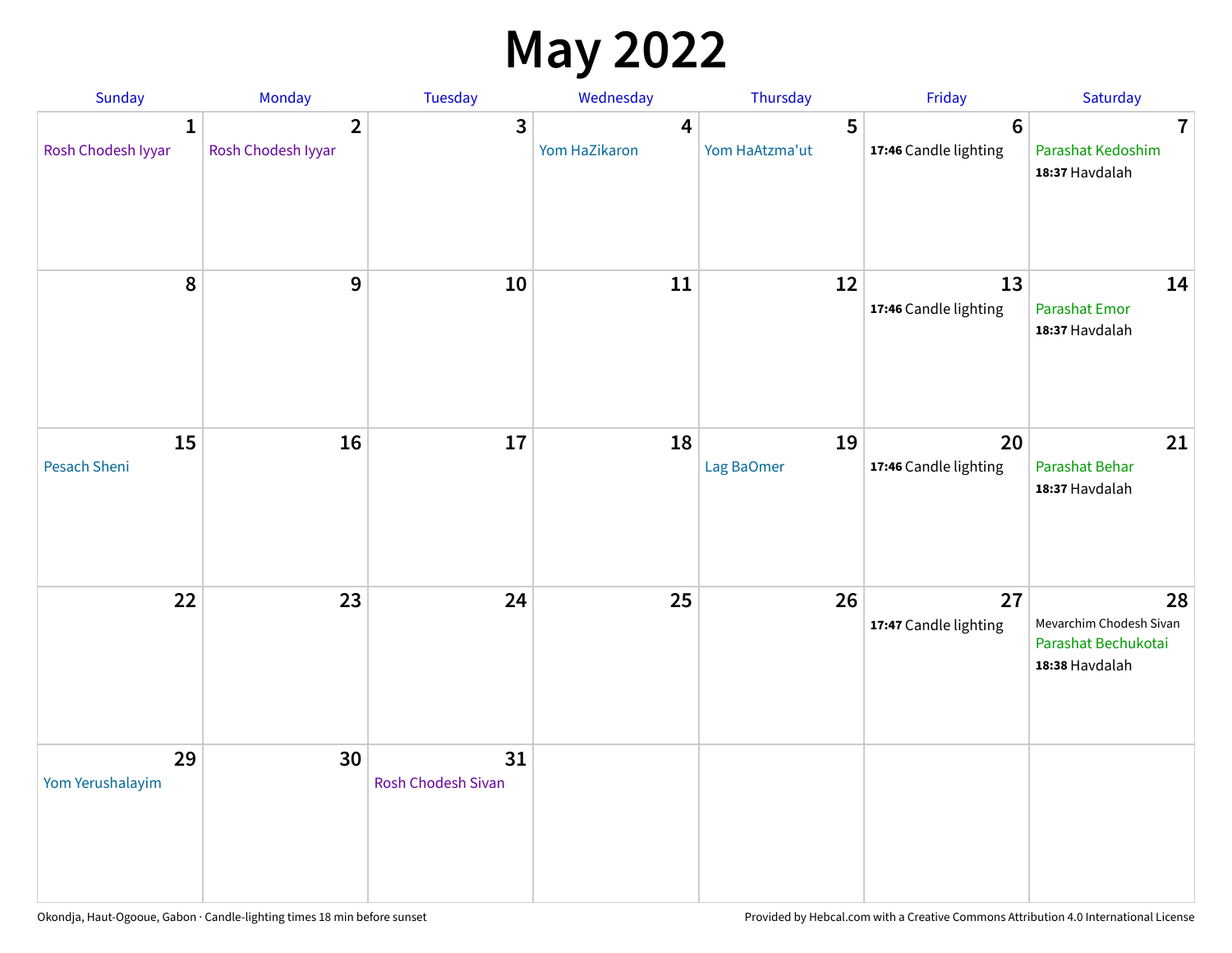#### **June 2022**

| Sunday                                         | Monday                                                | Tuesday        | Wednesday                       | Thursday                        | Friday                      | Saturday                                                               |
|------------------------------------------------|-------------------------------------------------------|----------------|---------------------------------|---------------------------------|-----------------------------|------------------------------------------------------------------------|
|                                                |                                                       |                | 1                               | $\overline{2}$                  | 3<br>17:48 Candle lighting  | 4<br><b>Erev Shavuot</b><br>Parashat Bamidbar<br>18:39 Candle lighting |
| 5<br><b>Shavuot I</b><br>18:40 Candle lighting | $6\phantom{1}$<br><b>Shavuot II</b><br>18:40 Havdalah | $\overline{7}$ | 8                               | 9                               | 10<br>17:49 Candle lighting | 11<br><b>Parashat Nasso</b><br>18:41 Havdalah                          |
| 12                                             | 13                                                    | 14             | 15                              | 16                              | 17<br>17:50 Candle lighting | 18<br>Parashat Beha'alotcha<br>18:42 Havdalah                          |
| 19                                             | 20                                                    | 21             | 22                              | 23                              | 24<br>17:52 Candle lighting | 25<br>Mevarchim Chodesh Tamuz<br>Parashat Sh'lach<br>18:44 Havdalah    |
| 26                                             | 27                                                    | 28             | 29<br><b>Rosh Chodesh Tamuz</b> | 30<br><b>Rosh Chodesh Tamuz</b> |                             |                                                                        |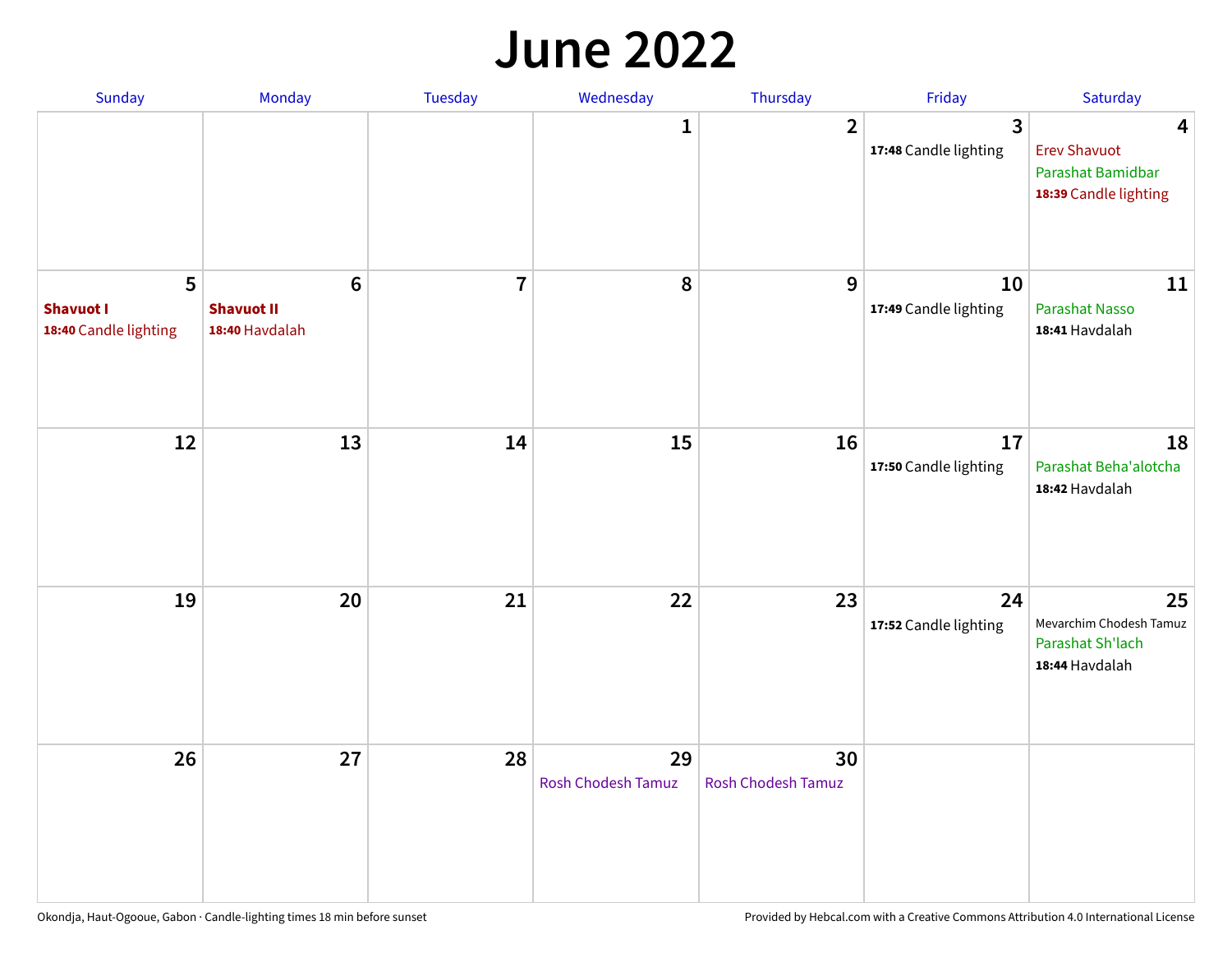## **July 2022**

| Sunday                                                           | Monday                  | Tuesday | Wednesday | Thursday       | Friday                                         | Saturday                                                                |
|------------------------------------------------------------------|-------------------------|---------|-----------|----------------|------------------------------------------------|-------------------------------------------------------------------------|
|                                                                  |                         |         |           |                | $\mathbf{1}$<br>17:53 Candle lighting          | $\overline{2}$<br>Parashat Korach<br>18:45 Havdalah                     |
| $\mathbf{3}$                                                     | $\overline{\mathbf{4}}$ | 5       | $\bf 6$   | $\overline{7}$ | $\boldsymbol{8}$<br>17:54 Candle lighting      | 9<br><b>Parashat Chukat</b><br>18:46 Havdalah                           |
| 10                                                               | 11                      | 12      | 13        | 14             | 15<br>17:55 Candle lighting                    | 16<br><b>Parashat Balak</b><br>18:47 Havdalah                           |
| 17<br>05:03 Fast begins<br><b>Tzom Tammuz</b><br>18:41 Fast ends | 18                      | 19      | 20        | 21             | 22<br>17:56 Candle lighting                    | 23<br>Mevarchim Chodesh Av<br><b>Parashat Pinchas</b><br>18:47 Havdalah |
| 24                                                               | 25                      | 26      | 27        | 28             | 29<br>Rosh Chodesh Av<br>17:56 Candle lighting | 30<br>Parashat Matot-Masei<br>18:47 Havdalah                            |
| 31                                                               |                         |         |           |                |                                                |                                                                         |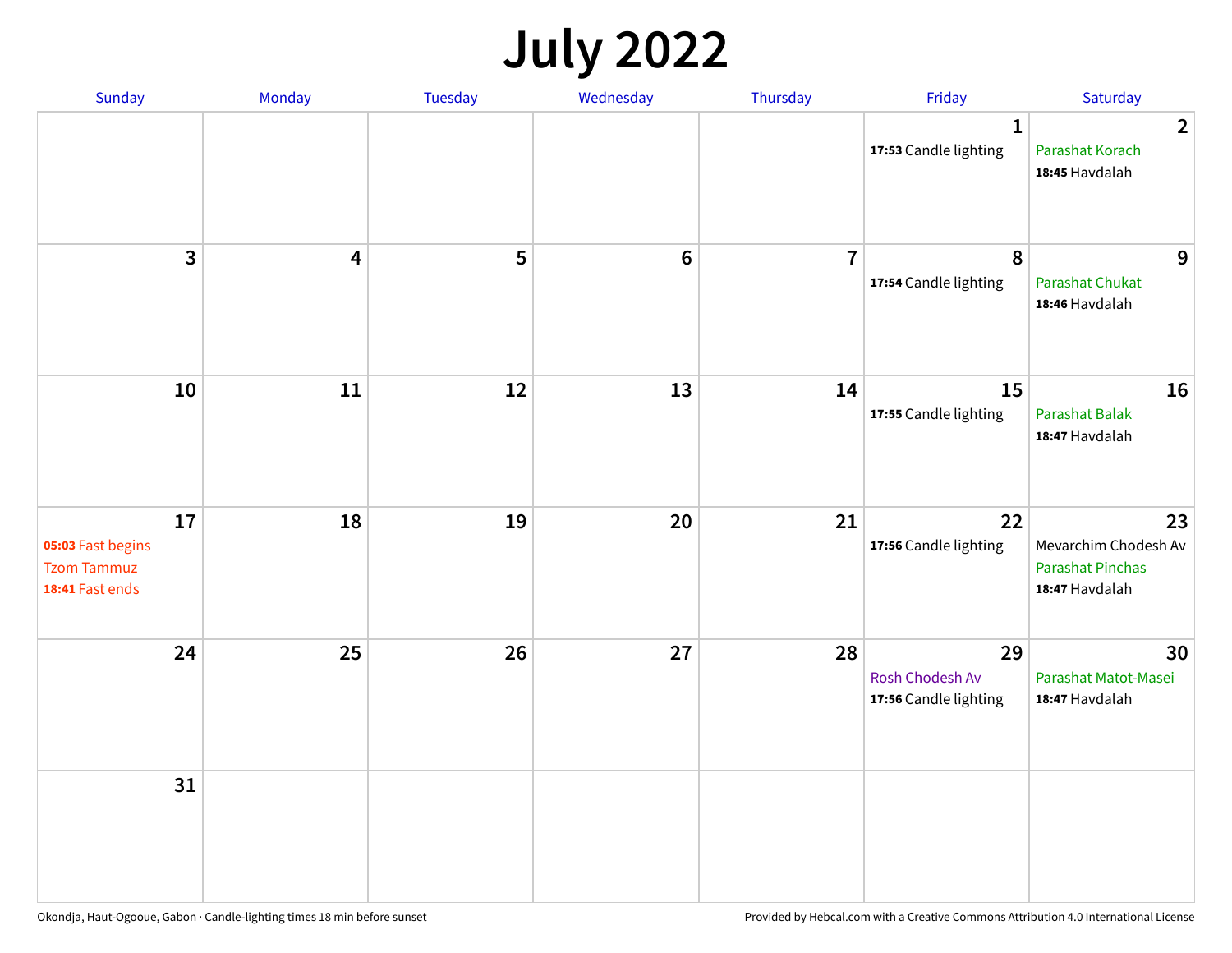## **August 2022**

| Sunday                                                      | Monday       | Tuesday      | Wednesday | Thursday | Friday                                 | Saturday                                                                                                                       |
|-------------------------------------------------------------|--------------|--------------|-----------|----------|----------------------------------------|--------------------------------------------------------------------------------------------------------------------------------|
|                                                             | $\mathbf{1}$ | $\mathbf{2}$ | 3         | 4        | 5<br>17:55 Candle lighting             | $6\phantom{1}6$<br><b>Shabbat Chazon</b><br>18:14 Fast begins<br>Erev Tish'a B'Av<br><b>Parashat Devarim</b><br>18:46 Havdalah |
| $\overline{7}$<br>Tish'a B'Av (observed)<br>18:40 Fast ends | 8            | 9            | 10        | 11       | 12<br>Tu B'Av<br>17:55 Candle lighting | 13<br><b>Shabbat Nachamu</b><br>Parashat Vaetchanan<br>18:45 Havdalah                                                          |
| 14                                                          | 15           | 16           | 17        | 18       | 19<br>17:53 Candle lighting            | 20<br>Mevarchim Chodesh Elul<br>Parashat Eikev<br>18:43 Havdalah                                                               |
| 21                                                          | 22           | 23           | 24        | 25       | 26<br>17:51 Candle lighting            | 27<br><b>Rosh Chodesh Elul</b><br>Parashat Re'eh<br>18:41 Havdalah                                                             |
| 28<br>Rosh Hashana LaBehemot<br>Rosh Chodesh Elul           | 29           | 30           | 31        |          |                                        |                                                                                                                                |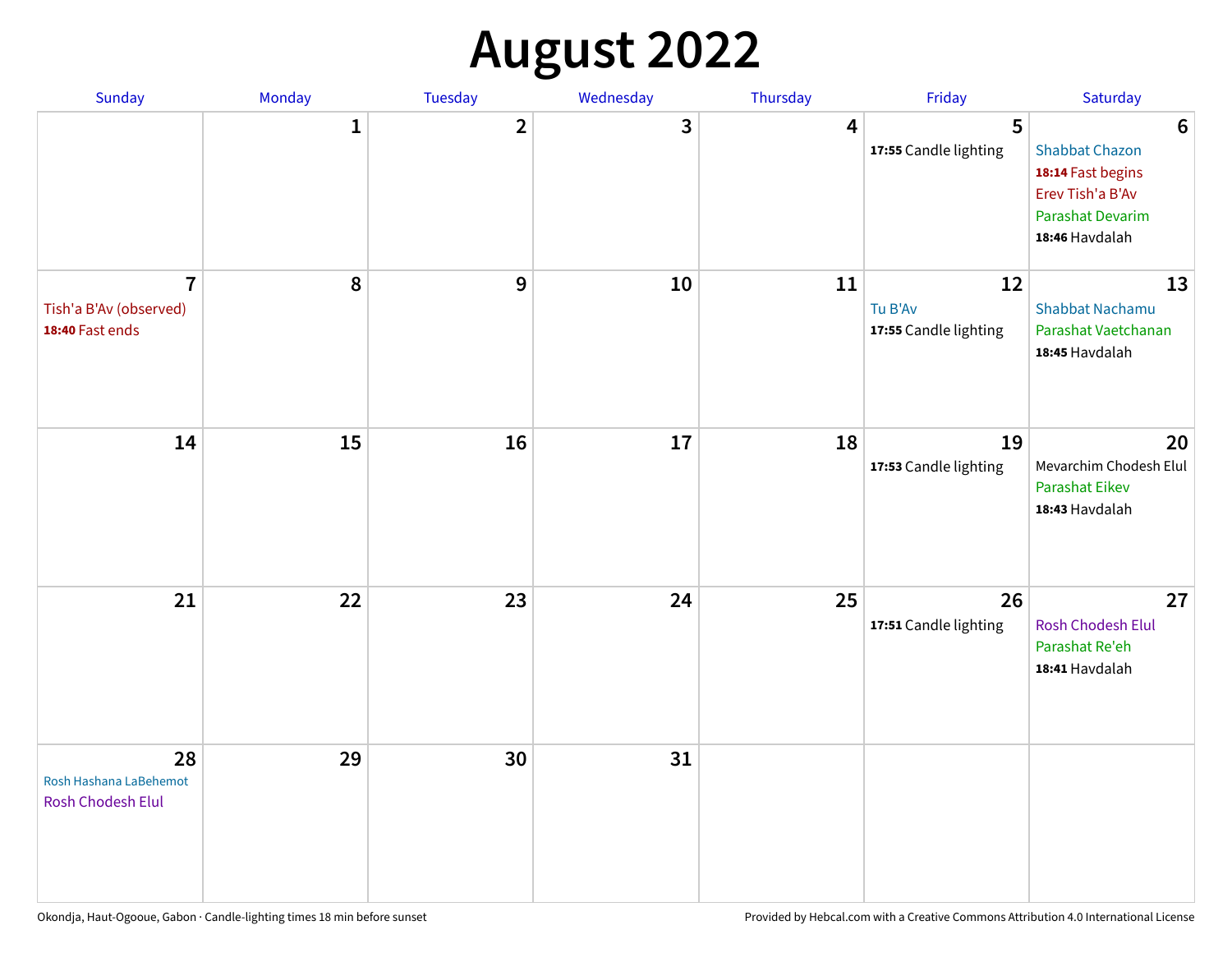## **September 2022**

| Sunday                                           | Monday                                           | Tuesday                                        | Wednesday                                                          | Thursday     | Friday                                  | Saturday                                                  |
|--------------------------------------------------|--------------------------------------------------|------------------------------------------------|--------------------------------------------------------------------|--------------|-----------------------------------------|-----------------------------------------------------------|
|                                                  |                                                  |                                                |                                                                    | $\mathbf{1}$ | $\overline{2}$<br>17:49 Candle lighting | 3<br><b>Parashat Shoftim</b><br>18:39 Havdalah            |
| $\overline{\mathbf{4}}$                          | 5                                                | $6\phantom{1}6$                                | $\overline{7}$                                                     | 8            | 9<br>17:47 Candle lighting              | 10<br>Parashat Ki Teitzei<br>18:36 Havdalah               |
| 11                                               | 12                                               | 13                                             | 14                                                                 | 15           | 16<br>17:45 Candle lighting             | 17<br>Leil Selichot<br>Parashat Ki Tavo<br>18:34 Havdalah |
| 18                                               | 19                                               | 20                                             | 21                                                                 | 22           | 23<br>17:42 Candle lighting             | 24<br>Parashat Nitzavim<br>18:31 Havdalah                 |
| 25<br>Erev Rosh Hashana<br>17:42 Candle lighting | 26<br>Rosh Hashana 5783<br>18:31 Candle lighting | 27<br><b>Rosh Hashana II</b><br>18:30 Havdalah | 28<br>04:52 Fast begins<br><b>Tzom Gedaliah</b><br>18:24 Fast ends | 29           | 30<br>17:40 Candle lighting             |                                                           |

Okondja, Haut-Ogooue, Gabon · Candle-lighting times 18 min before sunset **Provided by Hebcal.com with a Creative Commons Attribution 4.0 International License**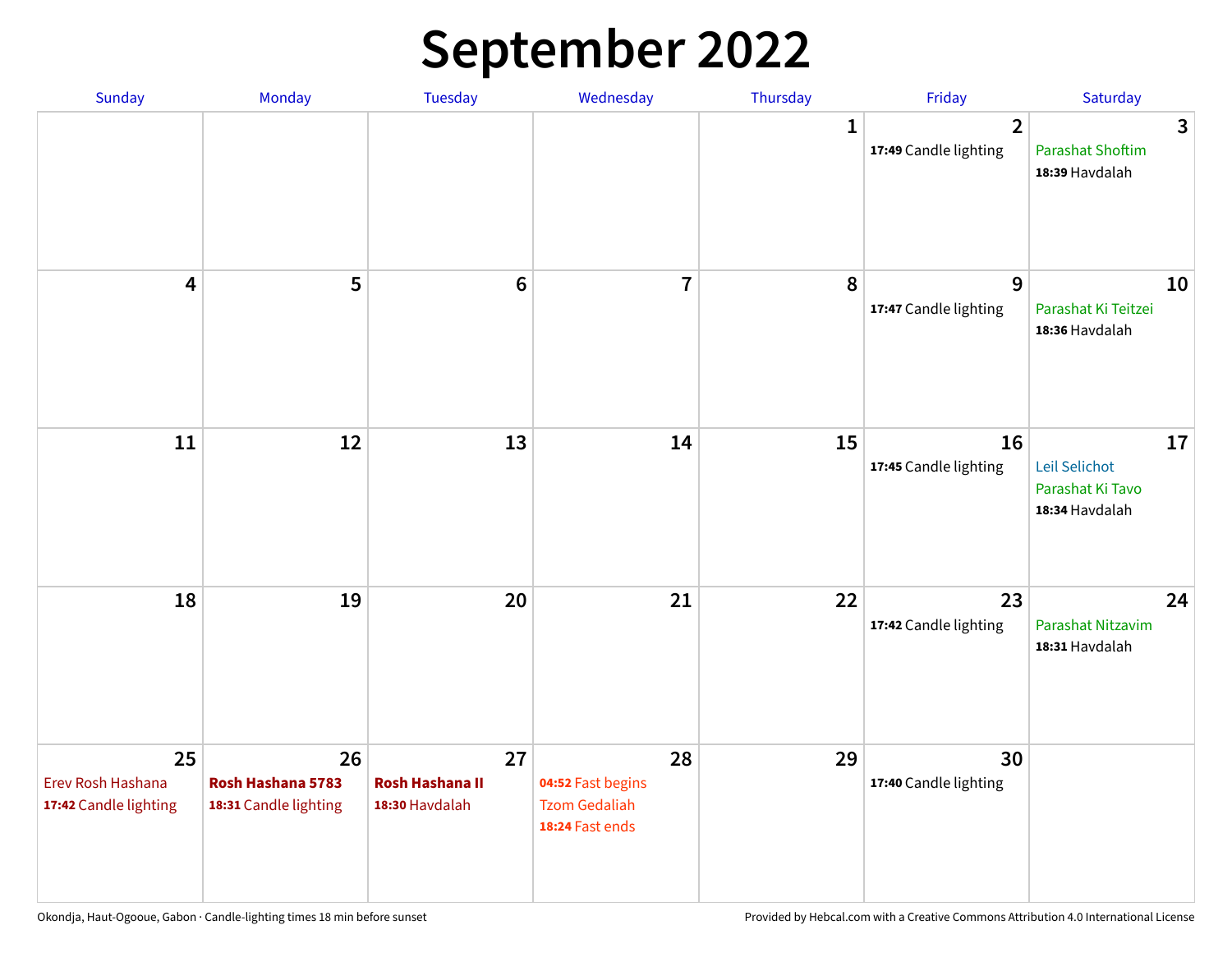## **October 2022**

| Sunday                                                   | <b>Monday</b>                                        | <b>Tuesday</b>                                                    | Wednesday                                | Thursday               | Friday                                         | Saturday                                                                       |
|----------------------------------------------------------|------------------------------------------------------|-------------------------------------------------------------------|------------------------------------------|------------------------|------------------------------------------------|--------------------------------------------------------------------------------|
|                                                          |                                                      |                                                                   |                                          |                        |                                                | $\mathbf 1$<br><b>Shabbat Shuva</b><br>Parashat Vayeilech<br>18:29 Havdalah    |
| $\overline{2}$                                           | $\mathbf{3}$                                         | $\overline{4}$<br><b>Erev Yom Kippur</b><br>17:39 Candle lighting | 5<br><b>Yom Kippur</b><br>18:28 Havdalah | 6                      | $\overline{7}$<br>17:38 Candle lighting        | 8<br>Parashat Ha'Azinu<br>18:27 Havdalah                                       |
| 9<br><b>Erev Sukkot</b><br>17:38 Candle lighting         | 10<br><b>Sukkot I</b><br>18:27 Candle lighting       | 11<br><b>Sukkot II</b><br>18:27 Havdalah                          | 12<br>Sukkot III (CH"M)                  | 13<br>Sukkot IV (CH"M) | 14<br>Sukkot V (CH"M)<br>17:36 Candle lighting | 15<br>Sukkot VI (CH"M)<br>18:26 Havdalah                                       |
| 16<br>Sukkot VII (Hoshana Raba)<br>17:36 Candle lighting | 17<br><b>Shmini Atzeret</b><br>18:25 Candle lighting | 18<br><b>Simchat Torah</b><br>18:25 Havdalah                      | 19                                       | 20                     | 21<br>17:35 Candle lighting                    | 22<br>Mevarchim Chodesh Cheshvan<br><b>Parashat Bereshit</b><br>18:25 Havdalah |
| 23                                                       | 24                                                   | 25<br>Rosh Chodesh Cheshvan                                       | 26<br>Rosh Chodesh Cheshvan              | 27                     | 28<br>17:35 Candle lighting                    | 29<br>Parashat Noach<br>18:25 Havdalah                                         |
| 30                                                       | 31                                                   |                                                                   |                                          |                        |                                                |                                                                                |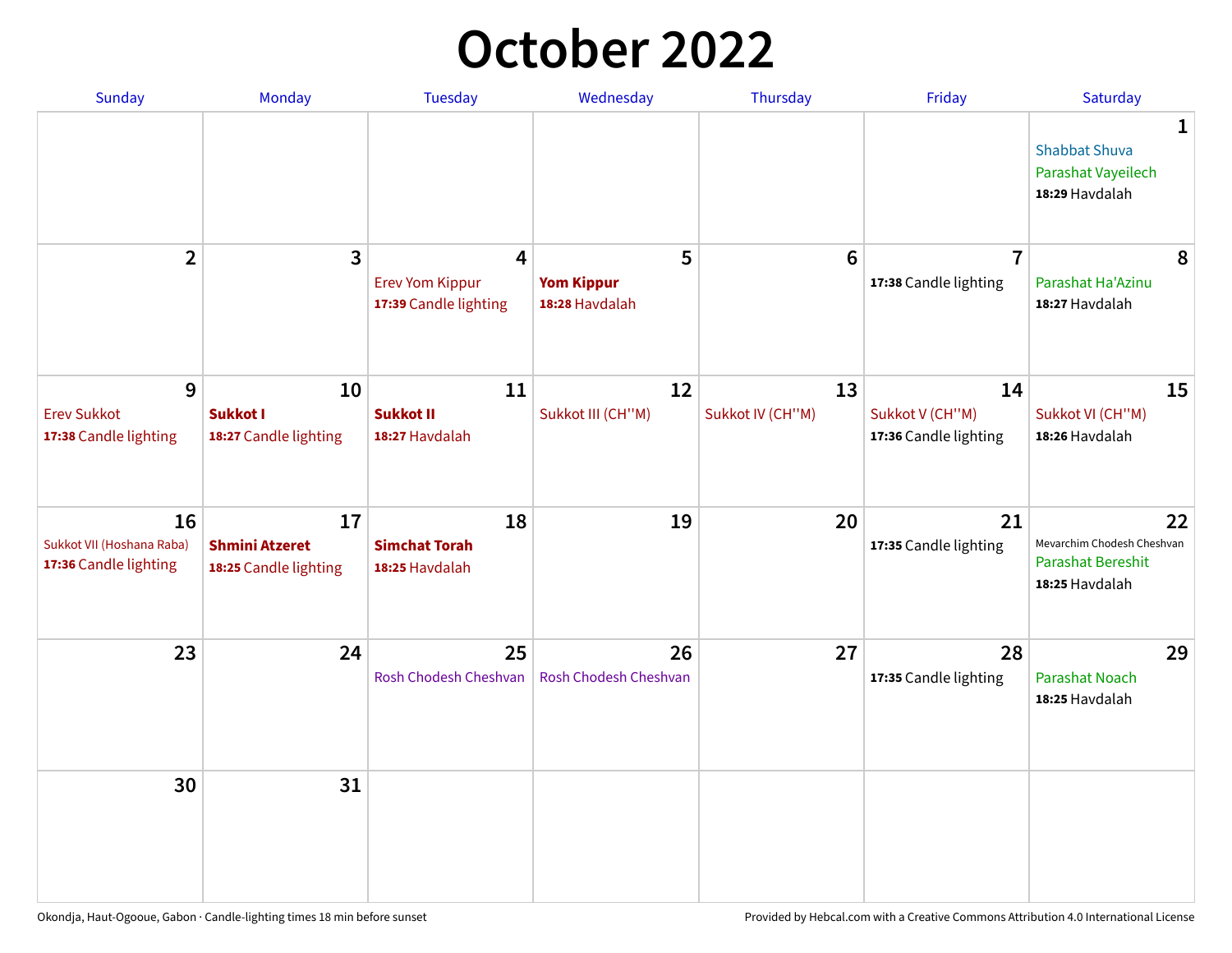### **November 2022**

| Sunday         | Monday         | <b>Tuesday</b>                                 | Wednesday        | Thursday                  | Friday                                             | Saturday                                                                 |
|----------------|----------------|------------------------------------------------|------------------|---------------------------|----------------------------------------------------|--------------------------------------------------------------------------|
|                |                | $\mathbf{1}$<br>Yom HaAliyah School Observance | $\mathbf{2}$     | $\mathbf{3}$              | $\overline{\mathbf{4}}$<br>17:35 Candle lighting   | 5<br>Parashat Lech-Lecha<br>18:25 Havdalah                               |
| $6\phantom{1}$ | $\overline{7}$ | 8                                              | $\boldsymbol{9}$ | 10                        | 11<br>17:35 Candle lighting                        | 12<br>Parashat Vayera<br>18:26 Havdalah                                  |
| 13             | 14             | 15                                             | 16               | 17                        | 18<br>17:36 Candle lighting                        | 19<br>Mevarchim Chodesh Kislev<br>Parashat Chayei Sara<br>18:28 Havdalah |
| 20             | 21             | 22                                             | 23<br>Sigd       | 24<br>Rosh Chodesh Kislev | 25<br>Rosh Chodesh Kislev<br>17:38 Candle lighting | 26<br>Parashat Toldot<br>18:30 Havdalah                                  |
| 27             | 28             | 29                                             | 30               |                           |                                                    |                                                                          |